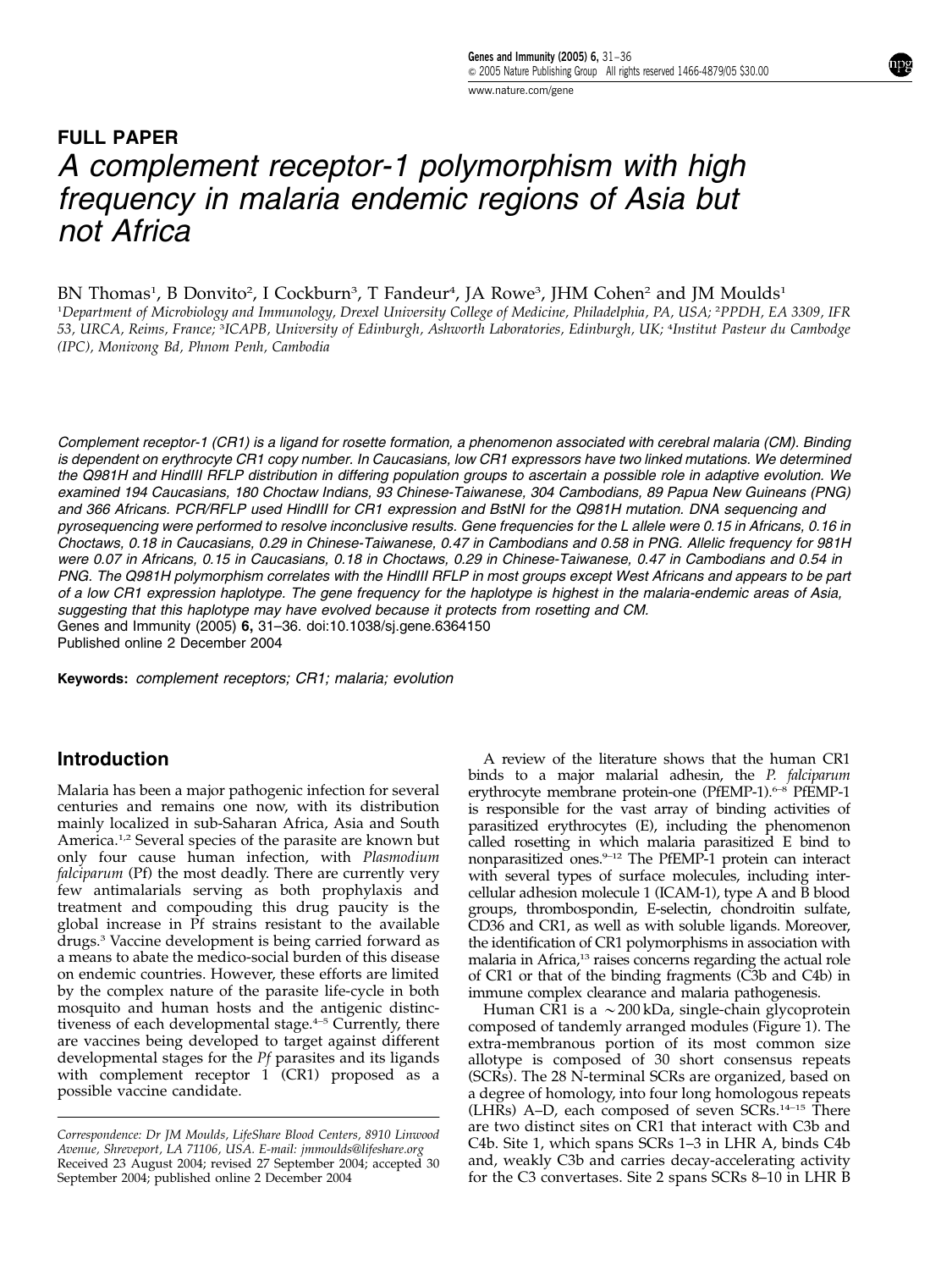

Figure 1 Diagrammatic representation of the CR1 gene. Each SCR folds independently into a globular domain with the hydrophobic core being formed by the conserved residues. This structure is held together by two disulfide bonds, one near the N-terminus, between the first and the third cysteine residue, and one near the C-terminus, between the second and the fourth cysteine residue (from Krych-Goldberg et al, 2002; reprinted with permission).

Table 1 Phenotypic distribution of Q981H amino-acid polymorphism among several populations

Complement receptor-1 SNP associated with malaria

| Ethnic groups               |     | $Q/Q^a$ | Freq $(\%)$ | Q/H | Freq $(\%)$ | H/H | Freq $(\%)$ |
|-----------------------------|-----|---------|-------------|-----|-------------|-----|-------------|
| Black Africans (Mali)       | 366 | 319     | 92          | 45  |             |     |             |
| Caucasians (USA)            | 194 | 143     | 74          | 44  | 22          |     |             |
| Choctaw (USA)               | 180 | 127     | 71          | 40  | 22          | 13  |             |
| Asians (Taiwan-Chinese)     | 93  | 45      | 48          | 42  | 45          | h   |             |
| Asians (Cambodia)           | 304 | 85      | 28          | 150 | 49          | 69  | 23          |
| <b>Pacific Asians (PNG)</b> | 89  | 22      | 25          | 38  | 42          | 29  | 33          |

<sup>a</sup>Single letter amino-acid sequence nomenclature is used to identify SCR 16 alleles (Q = glutamine, H = histidine). <sup>b</sup>Papua New Guinea.

and the nearly identical SCRs 15–17 of LHR C, and binds both C3b and C4b efficiently, although it has a higher affinity for C3b. It is also the major site of CR1 cofactor activity and is indispensable for the decay accelerating activity of the C5 convertases. The two other CR1 ligands, C1q and mannose-binding lectin, bind to LHR D but localization to particular SCRs is not known.<sup>16–17</sup>

Genomic studies of the CR1 gene reveals three types of genetic polymorphisms: firstly, a size variation created by LHR duplications and deletions; secondly, a HindIII restriction fragment length polymorphism,<sup>18</sup> which, in Caucasians but not in Africans, correlates with E-CR1 copy number and the third represented by the Knops blood group system. Recently, a number of other CR1 polymorphisms have been identified in Caucasians linked to constitutive E-CR1 expression levels.19–21 Two of these newly identified single-nucleotide polymorphisms (SNPs) occur in regions of known ligand-binding domains, at amino acid  $I643T$  (T2078C) at the 3' end of SCR 10, and at Q981H (G3093T) in SCR 16. The finding of these polymorphisms resulted in the hypothesis that they constituted a low expression (L) SNP haplotype that could have ligand-binding activity different from CR1 encoded by the high expression allele  $(H).<sup>21</sup>$ 

The Q981H mutation may provide a better understanding of malaria pathogenesis and host genetics, as it is located in the proposed binding region for PfEMP-1 protein of the malaria parasite. Questions of scientific importance that might arise from this observation are (1) what will be the distribution of this SNP in natural populations from differing malaria endemic regions, and (2) could this give an insight into clinical and in vitro observations relating to malaria pathogenesis in these population groups? Our study was designed to determine the distribution and genetic frequency of the Q981H mutation in natural populations from malariaendemic and nonendemic regions and to ascertain its association or otherwise with the HindIII polymorphism, in order to better understand its role in disease pathogenesis and host genetics.

## **Results**

Phenotypic frequencies for the Q981H mutation are shown in Table 1. In Cambodia, the highest frequency of the Q981H mutant allele (H) (0.53) was found in the plateau minority (Hmong from the Mondulkiri district) followed by 0.50 in the urban population of Phnom Penh, and 0.46 and 0.42 in two rural populations of Sam Peov Loum and Ratanakiri, respectively (Table 2). There is a gradual upward shift in the frequency of the mutant allele (HH) as one moves from Africa to Asia (Figure 2), affirming the presence of this mutant allele in the study populations in that order, with its probable implication for malaria pathogenesis.

The HindIII polymorphism was also examined in the study population and a similar pattern of gene frequencies was found (Table 3). Significantly, the mutant expressing H allele of the Q981H polymorphism correlates very strongly with the HindIII L allele in Cambodia, southern China and Taiwan, strongly in Papua New Guinea (PNG), less strongly in the Caucasians and Choctaws and weakly in Mali. These observations appear to be part of a low expression SNP haplotype. The gene frequencies for the two mutant 981H and HindIII L polymorphisms reach their highest frequencies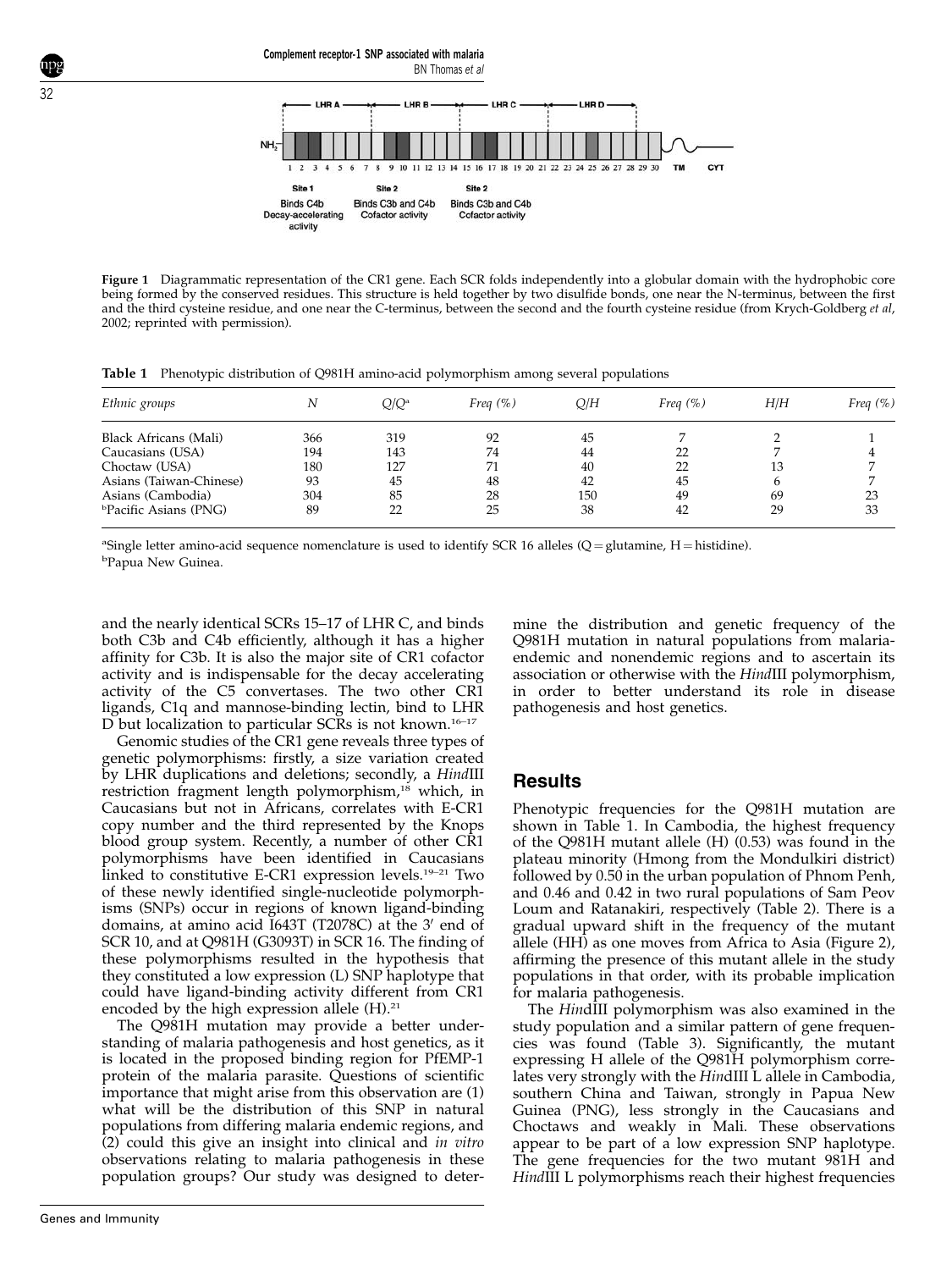in the malaria endemic areas of Asia and the Pacific (Figure 3).

Pyrosequencing was carried out for confirmation, particularly in cases with inconclusive findings. This involved interpreting pyrogram peaks and interpreting amino-acid changes-pyrosequencing annotation as depicted in Figure 4.

# **Discussion**

The low expression allele for CR1 was initially described as a HindIII RFLP that correlated with E-CR1 density in Caucasians.18 Later reports identified SNPs in the coding regions of the CR1 gene that appear linked to the low constitutive expression CR1 allele.<sup>18-21</sup> According to a recent report,<sup>21</sup> the low expression allele encodes a CR1 protein that has greater binding activity for C4b than the high expression allele, and this difference in binding is due to a histidine (vs a glutamine) at amino-acid residue 981 in SCR 16. That the amino-acid change from glutamine to histidine at residue 981 in SCR 16 could affect ligand binding is not surprising as the change from a Q to an H increases the net positive charge at this site. This polymorphism, thus, seems to be part of an SNP haplotype that may have important implications for malaria pathogenesis.

Erythrocytes having low CR1 expression have been shown to form reduced number of rosettes with Pfinfected cells.<sup>7</sup> In Africa, rosetting has been shown to correlate with disease severity.<sup>22</sup> Since E having low CR1 copy numbers form fewer rosettes, it has been postulated that low E-CR1 might protect from severe malaria. In a study by Cockburn *et al*,<sup>23</sup> a high incidence of individuals having low E-CR1 was found in PNG. When they studied a cohort of malaria patients, they further found that low CR1 expression protected from severe malaria.

Table 2 Genotypic frequencies of Q981H polymorphism among malaria-endemic and nonendemic populations

|                                                  |  |  |  |  |  | Table 3 Genotypic frequencies of HindIII polymorphism in |  |
|--------------------------------------------------|--|--|--|--|--|----------------------------------------------------------|--|
| malaria-endemic and nonendemic population groups |  |  |  |  |  |                                                          |  |

| Malaria endemicity    | Gene frequencies     |      | Malaria endemicity    | Gene frequencies |          |
|-----------------------|----------------------|------|-----------------------|------------------|----------|
|                       | O allele<br>H allele |      |                       | H allele         | L allele |
| <i>Nonendemic</i>     |                      |      | Non-endemic           |                  |          |
| Caucasian (USA)       | 0.85                 | 0.15 | Caucasian (USA)       | 0.82             | 0.18     |
| Choctaw (USA)         | 0.82                 | 0.18 | Choctaw (USA)         | 0.84             | 0.16     |
| Endemic               |                      |      | Endemic               |                  |          |
| Black Africans (Mali) | 0.93                 | 0.07 | Black Africans (Mali) | 0.85             | 0.15     |
| S. Chinese-Taiwanese  | 0.71                 | 0.29 | S. Chinese-Taiwanese  | 0.71             | 0.29     |
| Pacific Asians (PNG)  | 0.46                 | 0.54 | Pacific Asians (PNG)  | 0.42             | 0.58     |
| Cambodians            | 0.53                 | 0.47 | Cambodians            | 0.53             | 0.47     |



Figure 2 Graphical representation of the 981 allelic distribution of the wild-type (QQ) and mutant expression (HH) genes in various populations. The figure shows an increase in the frequency of the mutant H allele from one population to the other and a decrease in the wildtype allele (Q) clearly depicting the evolution of this gene, probably attributable to human migration from Africa to Asia and then to other parts of the world.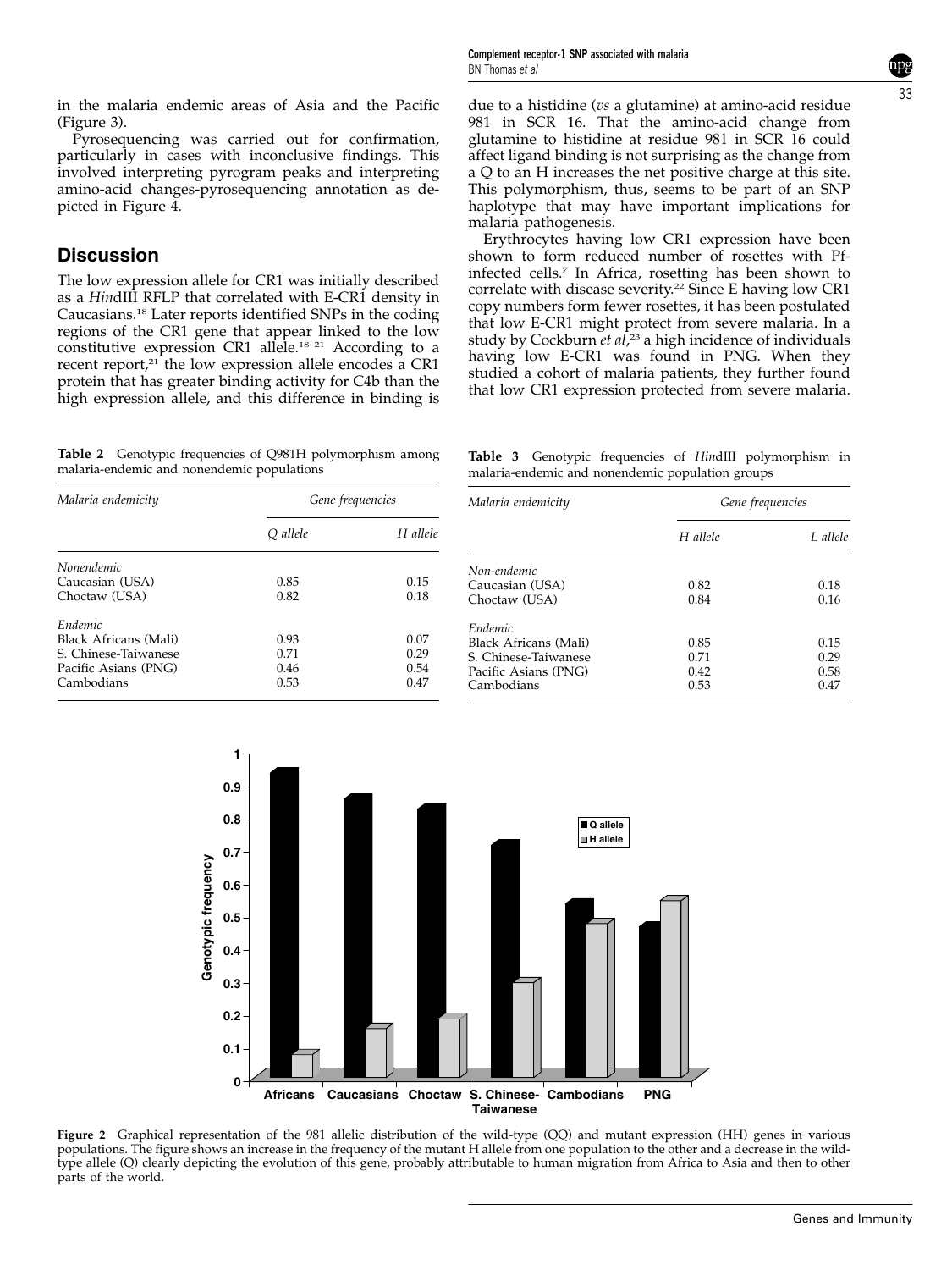Complement receptor-1 SNP associated with malaria BN Thomas et al



Figure 3 Comparisons of the gene frequencies for the mutant 981H and HindIII low expression allele (LL) polymorphisms in malariaendemic and nonendemic populations. The mutant H allele of the Q981H polymorphism correlated very strongly with the HindIII L allele in Cambodia, southern China and Taiwan, strongly in PNG, less strongly in the Caucasians and Choctaws and weakly in Mali, and appears to be part of a low expression SNP haplotype. The gene frequencies for the mutant alleles reach their highest frequencies in the malaria endemic areas of Asia and the Pacific.



5 10 Figure 4 Pyrograms of Q981H CR1 polymorphism determination. E and S are negative and positive signal controls, respectively. An absent base G was then injected as a further base line control, followed by the subsequent ACTGTAGTGA injections, leading to peaks proportional to the number of incorporated nucleotides, either absent, heterozygous or homozygous at a given position (here the polymorphic AC position), or to the number of repetitive bases (here G for the fifth injection). The different bases ATCG are not incorporated with the same yield, leading to slightly different peak heights, which can be normalized by computer analysis. Crude primary data are presented.

Thus, low E-CR1 expression may hinder parasite binding resulting in the formation of fewer or no rosettes.

It is important to note that both the HindIII and Q981H mutations increase in frequency and correlate positively

among Asians peaking in malaria endemic areas of Cambodia. We believe that this is further evidence that CR1 and rosetting play a major role in malaria pathophysiology. According to Cockburn et al,<sup>23</sup> the high

34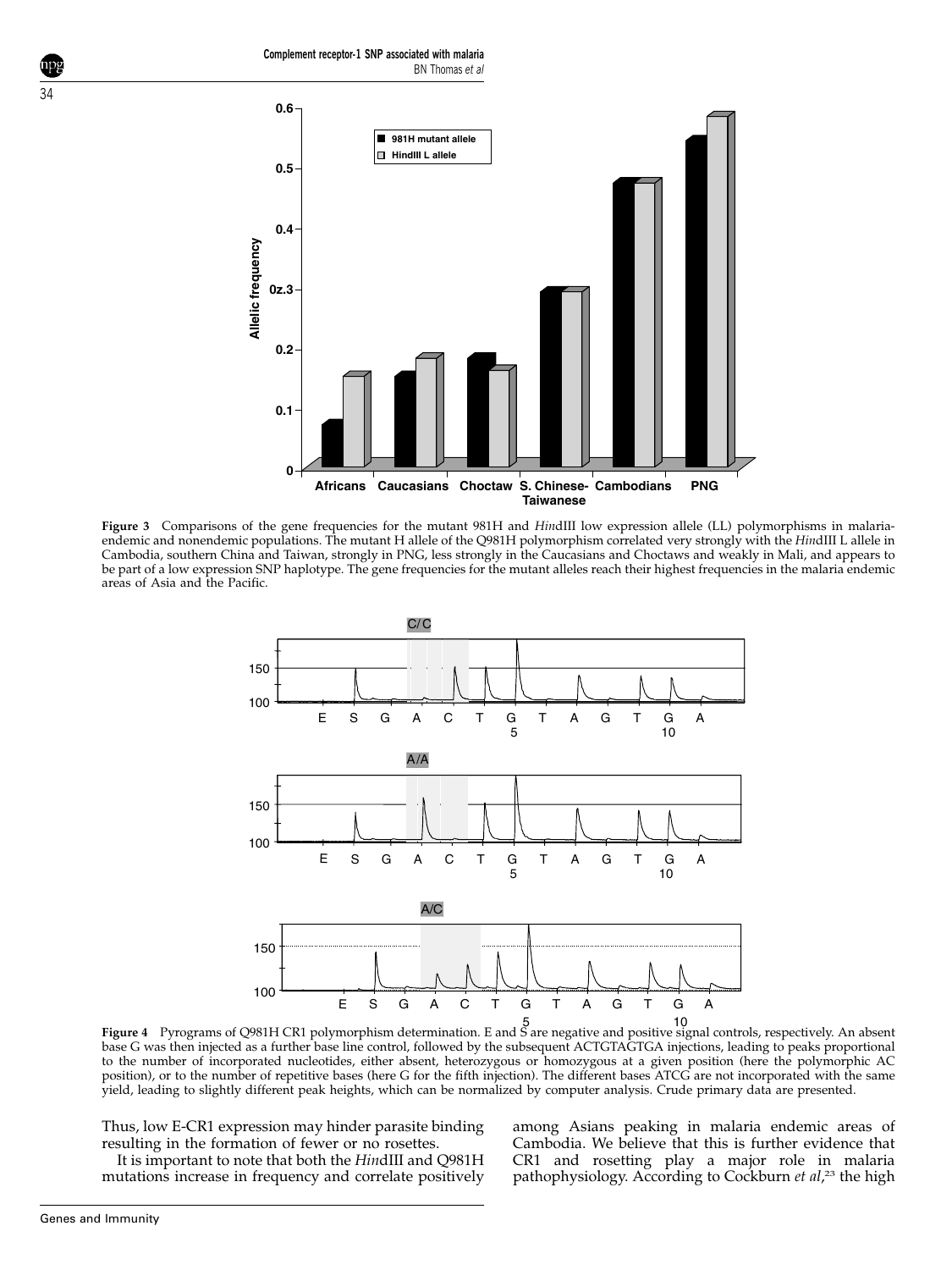prevalence of CR1 deficiency in Southeast Asia and PNG could explain why rosetting is not associated with malaria severity in this region. Results from in vitro cultures of samples from these regions indicate the formation of weak rosettes, which may not withstand the pressure of peripheral circulation and therefore, are insignificant in disease pathogenesis. In Africa, however, E-CR1 deficiency seems to be less important since other CR1 polymorphisms, that is, Knops blood group antigens, $24$  appear to confer a protective advantage against malaria infection in this continent (manuscript submitted). These observations support the notion that the selective pressure of malaria has acted differently on the CR1 gene in different populations. The high incidence of these CR1 mutations in Asia depicts yet another example of the evolutionary pressure exerted by Plasmodium on human population, with these mutations a response to adaptive evolution in these locations as a result of human migration from Africa to Asia.25–27

In PNG, we found a high rate of the heterozygous (Q981H) gene state indicating that this mutation may be still evolving in this location resulting in a significant shift from the wild (QQ) to the mutant types (HH). Interestingly, in PNG,<sup>23</sup> there is greater protection from severe malaria among individuals heterozygous for the HindIII H/L alleles. The low E-CR1 density found in LL patients may protect from cerebral complications of malaria but predispose to severe malarial anemia. This situation is reminiscent of the heterozygous advantage afforded by hemoglobin S.<sup>28</sup>

Accordingly, we propose that the Q981H polymorphism is an adaptive evolutionary phenomenon probably compensatory for the shortcomings of the HindIII polymorphism (low E-CR1). Immune complexes (ICs) containing activated complement components C4b and C3b bind to specific sites in CR1; C4b binds primarily at site 1, while C3b binds only at site 2 (Figure 1). The Q981H mutation may have evolved to potentiate the clearing of IC in patients having low E-CR1. Alternatively, since PfEMP-1 reportedly binds to the same region as IC, it is possible that the Q981H mutation adversely affects parasite binding and may be protective in Asians. Thus, the Q981H polymorphism might provide plausible explanations for the seemingly divergent disease pathogenesis observed in natural populations from the continents.

## Materials and methods

#### Subjects

The subjects recruited for the study were volunteers who signed the informed consent document. Some of the donors were recruited from previous research for which they assented to further studies and analysis of their samples. The study population consisted of 194 healthy Caucasians from New Jersey, 180 native American-Indians of the Oklahoma Choctaw nation, 366 Black Africans from Mali and 93 blood donors from Southern China and Taiwan. Additional groups included 69 individuals from the Madang area of PNG and 304 Cambodians (49 from a high plateau minority, 79 and 41 from two rural populations of Sam Peov Loum and Ratanakiri, respectively, and 135 adult female subjects from the urban population of Phnom Penh). In CamboComplement receptor-1 SNP associated with malaria BN Thomas et al

dia, the population of Phnom Penh is very mixed from heterogeneous origins and thus reciprocal populations in the country remain very diverse, representing small isolates with both genetic and environment original features. The African population from Mali is composed of 26 ethnic groups but the predominant tribes in Bandiagara are Dogon (80%) and Peuhl (10–15%). The group from Mali is subdivided into 36 medical students from Bamako, 116 adults from Bancoumana and Bamako, 29 adults from Bandiagara and 185 adults and children from Doneqoubougou.

#### Sample collection

The protocols under which these samples were obtained was approved by the respective institutional review boards from the University of Texas-Houston Medical School, Drexel University College of Medicine, the University of Maryland, University of Reims France, Mackay Memorial Hospital Taiwan, Medical Research Council of PNG and the University of Bamako, Mali. Following informed consent, 3–10 ml of venous blood was drawn into EDTA tubes by venipuncture from individuals ranging in age from 1–65 years regardless of sex. In some of the Cambodian patients, DNA was obtained from cervical smears that were collected as part of a large scale screening for cervical cancer in the population group (reported elsewhere).

#### Extraction of genomic DNA

After centrifugation of the EDTA tubes, buffy coat was removed and genomic DNA extracted using the Puregene DNA extraction kit from Gentra Systems according to the manufacturer's instructions (Minneapolis, MN, USA). For patients recruited from Cambodia, DNA was extracted using the QIAamp tissue kit from QIAGEN (Courtaboeuf, France).

#### Polymerase chain reaction

PCR amplification for the Q981H SNP was carried out in a final volume of  $50 \mu l$ , containing  $1.0 \mu l$  genomic DNA,  $5.0 \,\mu$ l (3.5U/ $\mu$ l) of Mg-free buffer, 4.0 $\mu$ l of magnesium chloride,  $1.0 \mu$ l of  $0.2 \text{ mm}$  PCR nucleotide mix,  $0.4 \mu$ l of  $2.5$  U of Taq polymerase (Promega, USA) and  $1.0 \mu$ l each of both primers. Sequences for primer pairs used for amplification are 5<sup>7</sup>-GCTACATGCACGTTGAGACCT- $TA\tilde{C}-3'$  (SCR16a-F) and -AGCAAGCATACA-GATTTTCCCC-3' (SCR16a-R). Amplification using these primers yielded a 366 bp product, containing the  $5'$  exon of SCR 16. The PCR cycling conditions were  $94^{\circ}$ C 1 min,  $55^{\circ}$ C 1 min and  $72^{\circ}$ C 2 min, with a further  $72^{\circ}$ C 10 min hold for a total of 40 cycles. The amplification products were analyzed by electrophoresis in a 1% agarose gel stained with ethidium bromide and observed by ultraviolet transillumination.

#### Restriction fragment length polymorphism determination

For restriction fraction length polymorphism determination, 18 µl PCR product,  $2.5 \mu$ l 1 × buffer,  $2.5 \mu$ l 10 × bovine serum albumin and  $2.0 \mu$ l of BstNI were digested at  $60^{\circ}$ C for 2 h and analyzed on a 2% ethidium bromide gel. Using this protocol, the wild-type 3093G residue yielded fragments of 54, 91 and 221 bp, while the 3093T mutant yielded fragments of 54 and 312 bp (Figure 2).

35